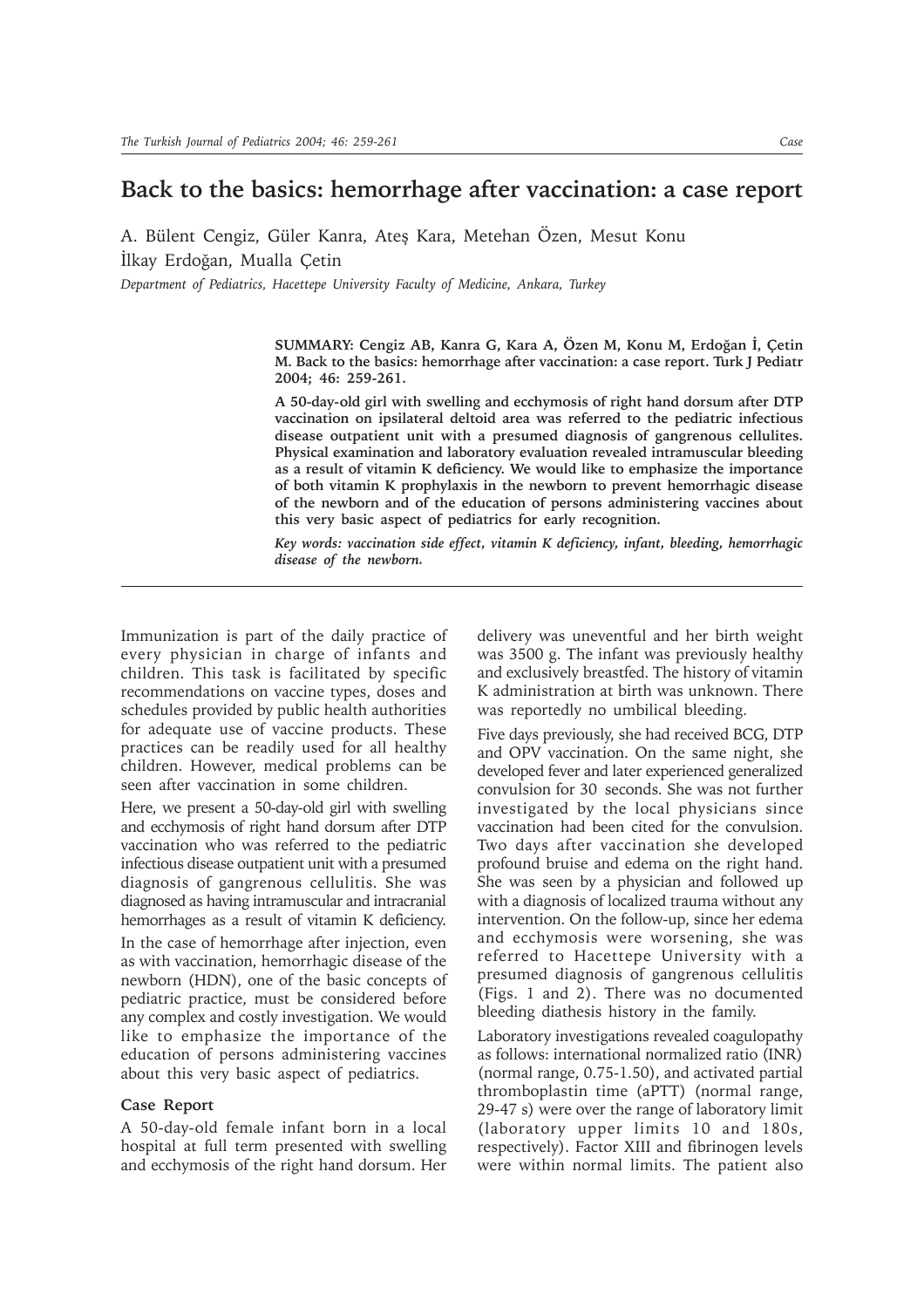

**Fig. 1.** Right hand of the patient.



**Fig. 2.** Deltoid area of the patient.

suffered anemia; hemoglobin concentration of 7.7 g/dl, hematocrit 22%. The platelet number checked for hemorrhage etiology was normal 415,000/mm3. Alanine aminotransferase (ALT) 19 U/L, aspartate aminotransferase (AST) 32 U/L and total direct bilirubin levels were within normal limits (1.24 mg/dl and 0.24 mg/dl, respectively). Cranial computed tomography (CT) revealed multiple intracerebral hemorrhages (Fig. 3). We suspected bleeding as a result of vitamin K deficiency. She was hospitalized, received 3 mg vitamin K intravenously and was transfused with a packed erythrocyte suspension and fresh frozen plasma. After this therapeutic approach, control laboratory investigation revealed INR and aPTT within normal limits, 1.19 and 31.7 seconds, respectively, and no convulsion was seen during the follow-up period. It is recommended that primary immunization be completed under the supervision of immunization experts.



**Fig. 3.** Intra-cerebral hemorrhage in the computed tomography.

## **Discussion**

Levels of vitamin K-dependent coagulation factors (Factor II, VII, IX and X) are lower in neonates than in adults and thus vitamin K deficiency can cause bleeding in an infant in the first weeks of life1-4. This condition is known as hemorrhagic disease of the newborn3. HDN is divided into three categories: early, classic and late HDN<sup>2,3</sup>. Early HDN occurs in the first 24 hours of life and classic HDN from one to seven days. In late form (from second week to six months) intracranial, cutaneous, and gastrointestinal bleeding are the commonest manifestations1,3. The most frequent presentation of late HDN is encountered in exclusively breast-fed infants who did not receive vitamin K at birth<sup>1,2,5</sup>. Rarely late HDN may be the presenting feature of an underlying disease (e.g. cystic fibrosis, α1-antitrypsin deficiency or biliary atresia)2,5. The incidence of late HDN has been reported to vary from 4.4 to 10.5/100,000 births6.